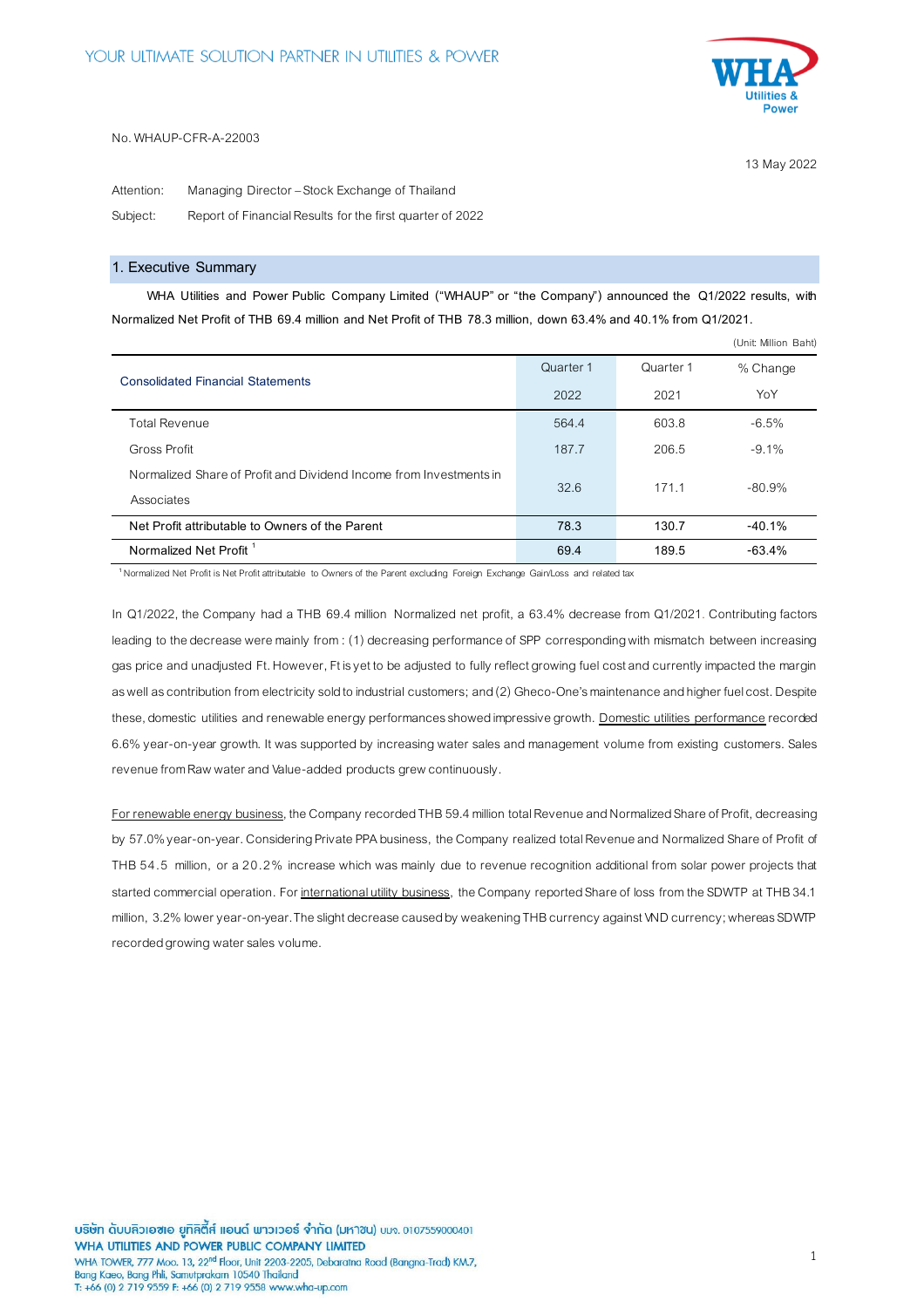

### **Significant Events in Q1/2022**

- In January, the Company issued No. 1/2022 debentures worth THB 1,000 million with 1-year tenor and 1.48% interest rate p.a.
- The Company and partners have jointly launched the platform 'Renewable Energy Exchange (RENEX)'or the solar electricity trading platform that has been developed using Blockchain technology, to help enhancing solar energy management as well as creating opportunity where sellers and buyers can trade their solar energy safely at an agreed price. In February, WHAUP just underwent Pre-Trade session with over 20 participants and is now under preparation to be commercialized.
- In Q1/2022, additional solar rooftop projects achieved commercial operation date (COD) with capacity around 3 MW, bring total solar capacity which already COD to 60 MW and total installed capacity in proportion to equity to around 610 equity MW.
- As of Q1/2022, the Company signed additional Solar Power Purchase Agreements with approximately 13 MW, bringing the total contractual capacity to105 MW.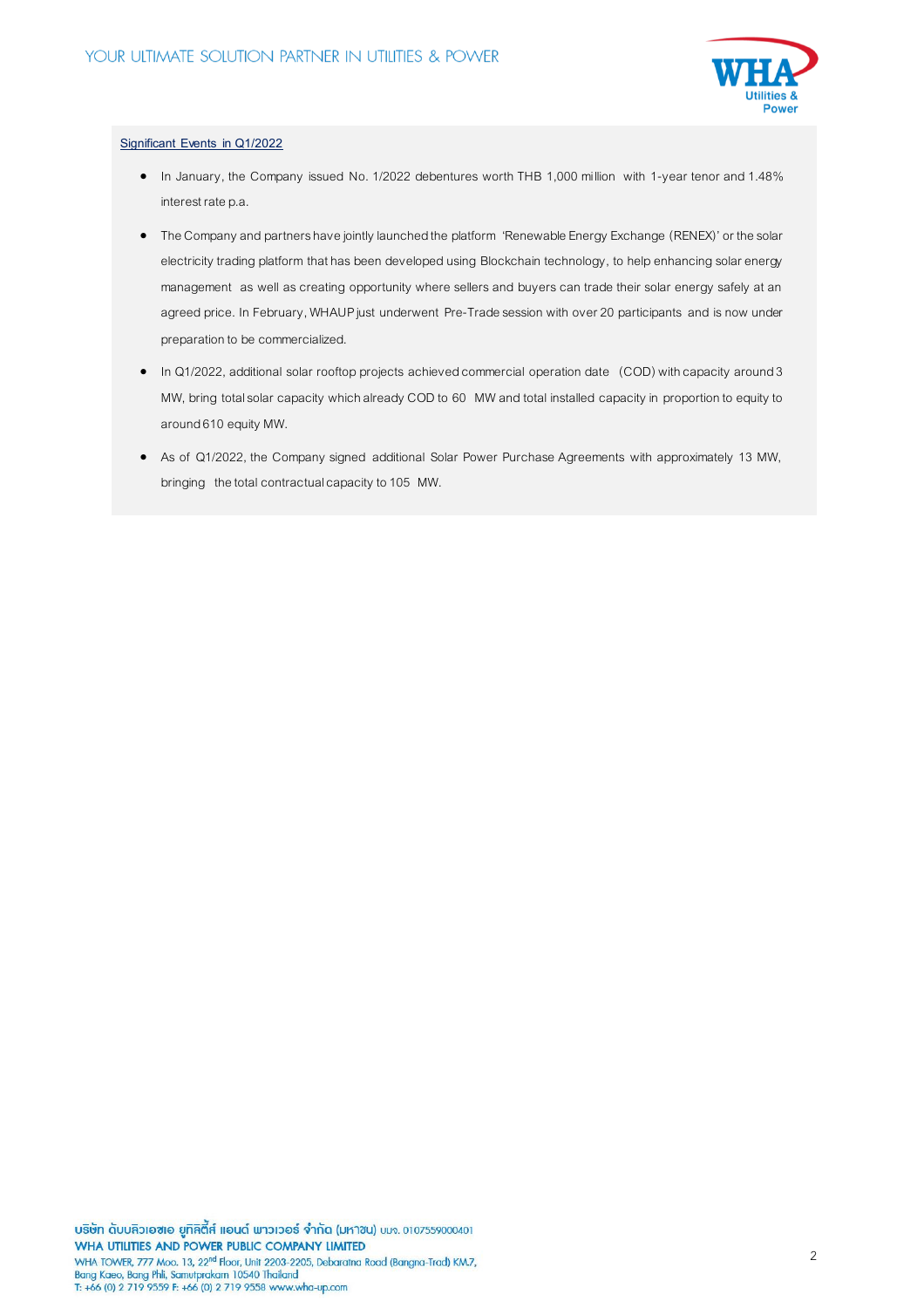

## **2. Operating Results**

|                                                               |           |           | (Unit: Million Baht) |
|---------------------------------------------------------------|-----------|-----------|----------------------|
| <b>Consolidated Financial Statements</b>                      | Quarter 1 | Quarter 1 | % Change             |
|                                                               | 2022      | 2021      | YoY                  |
| <b>Total Revenue</b>                                          | 564.4     | 603.8     | $-6.5%$              |
| <b>Utilities Business</b>                                     | 512.5     | 480.6     | 6.6%                 |
| Operating Revenue <sup>1</sup><br>$\circ$                     | 510.8     | 474.5     | 7.6%                 |
| Other Revenue from Utilities Business <sup>2</sup><br>$\circ$ | 1.7       | 6.1       | $-71.9%$             |
| <b>Power Business</b>                                         | 51.9      | 123.2     | $-57.8%$             |
| Costs of Sales and Services                                   | (376.7)   | (397.3)   | 5.2%                 |
| Gross Profit                                                  | 187.7     | 206.5     | $-9.1%$              |
| Gross Profit from Operation <sup>3</sup>                      | 186.0     | 200.4     | $-7.2%$              |
| Other Income <sup>4</sup>                                     | 36.0      | 47.2      | $-23.8%$             |
| Expected credit Loss/ (Gain) on Financial Assets              | 10.0      | (0.1)     | N/A                  |
| Loss from Revalue Investment <sup>5</sup>                     | (14.4)    | (32.1)    | $-55.0%$             |
| Administrative Expenses                                       | (56.3)    | (47.3)    | 19.1%                |
| Gain / (Loss) from Exchange Rate 6                            | (8.7)     | 119.9     | $-107.3%$            |
| Share of Profit from Investments in Associates and Joint      | 25.3      | (46.6)    | 154.3%               |
| Ventures                                                      |           |           |                      |
| <b>Finance Costs</b>                                          | (96.5)    | (110.8)   | $-12.9%$             |
| Income Tax (Expense) Income                                   | (4.8)     | (6.1)     | $-20.6%$             |
| Profit attributable to Owners of the Parent                   | 78.3      | 130.7     | $-40.1%$             |
| Foreign Exchange Loss / (Gain) <sup>7</sup>                   | (8.9)     | 57.8      | $-115.5%$            |
| Income Tax Related to FX gain 8                               | 0.0       | 1.0       | $-100.0\%$           |
| Normalized Net Profit <sup>9</sup>                            | 69.4      | 189.5     | $-63.4%$             |
| Gross Profit Margin                                           | 33.3%     | 34.2%     |                      |
| Net Profit Margin <sup>10</sup>                               | 12.5%     | 18.0%     |                      |

 $1$  Operating Revenue consists of Raw Water Sales, Industrial Water Sales and Wastewater Treatment Services.

 $2^{2}$  Other Utilities Revenue consists of Excessive Charge and Service Fees for Wastewater Management

 $3$  Gross Profit from Operation excludes Other Revenue from Utilities Business.

<sup>4</sup> Interest Income, Dividend Income from GIPP is an example of Other Income

 $^5$  Loss from Revalue Investment is derived from investment in GIIPP from applicable of TFRS9 accounting standard

<sup>6</sup> Foreign Exchange Gain / (Loss) consists of unrealized and realized Gain / (Loss) on exchange rate from USD Loan from Subsidiaries

<sup>7</sup> Foreign Exchange (Gain) / Loss consists of unrealized and realized (Gain) / Loss on exchange rate from USD Loan from Subsidiaries and Associates

 $^8$  Income Tax Related to FX Gain is derived from Gain on exchange rate from USD Loan to related parties at WUPIN

<sup>9</sup> Normalized Net profit is adjusted from Net Profit by excluding 1) Foreign Exchange impact and 2) Income Tax Related to FX gain

<sup>10</sup> Net Profit Margin is Net Profit attributable to Owners of the parents divided by Total Revenue, Share of Profit and Other Income

บริษัท ดับบลิวเอซเอ ยูทิลิตี้ส์ แอนด์ พาวเวอร์ จำกัด (มหาซน) บมจ. 0107559000401 WHA UTILITIES AND POWER PUBLIC COMPANY LIMITED WHA TOWER, 777 Moo. 13, 22<sup>nd</sup> Floor, Unit 2203-2205, Debaratna Road (Bangna-Trad) KM.7, Bang Kaeo, Bang Phli, Samutprakarn 10540 Thailand<br>T: +66 (0) 2 719 9559 F: +66 (0) 2 719 9558 www.wha-up.com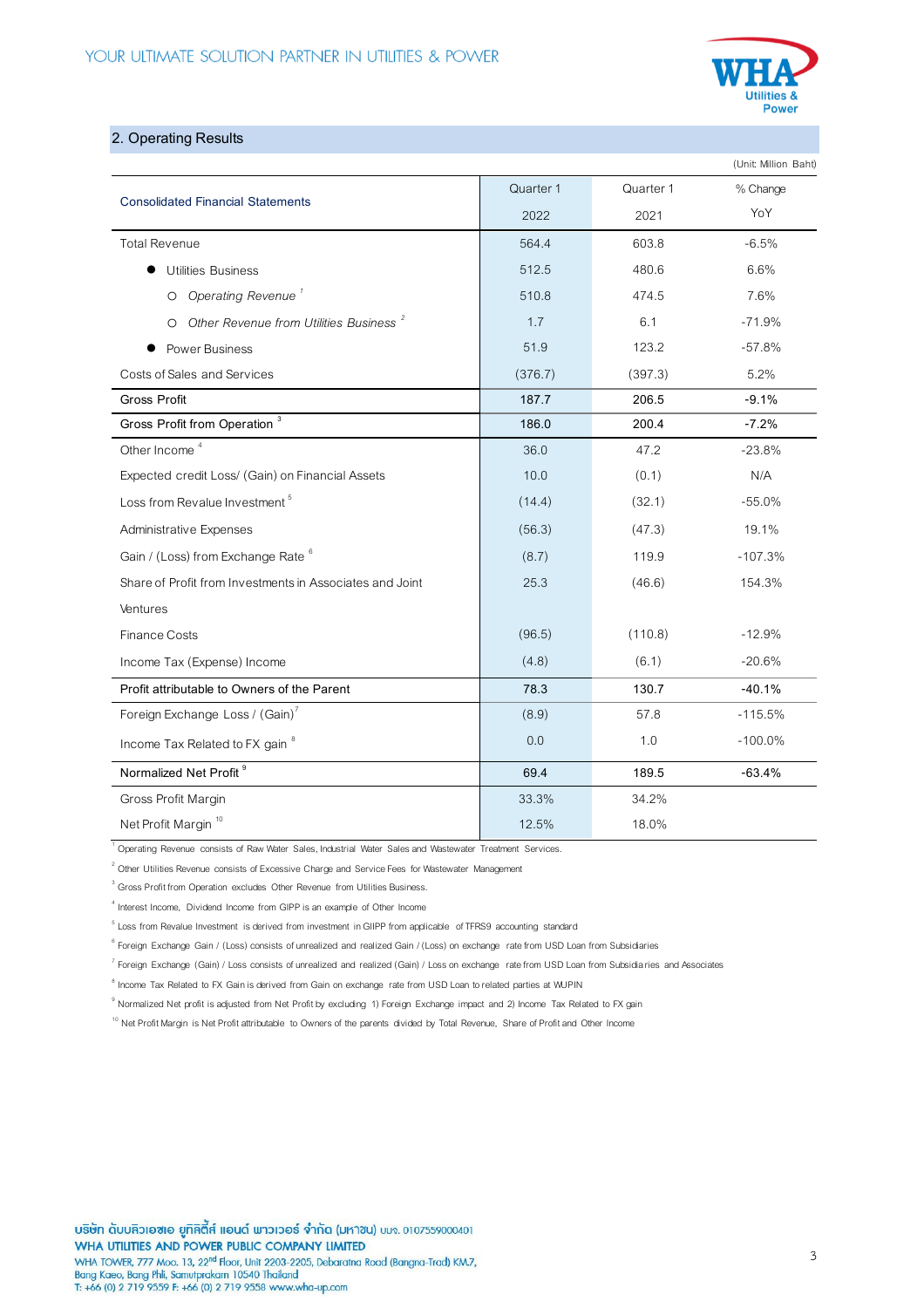

(Unit: Million Baht)

### **Total Revenue**

In Q1/2022, Total Revenue was THB 564.4 million, decreasing by 6.5% from THB 603.8 million in Q1/2021, mainly due to

- Revenue from Solar business decreased by THB 71.2 million, mostly from a lower contribution from EPC revenue despite growing revenue from PPA under commercial operation (COD). Most of EPC revenue from a project was realized towards 2021, this resulted in a THB 87.9 million decrease in EPC revenue year-on-year.
- In spite of increased revenue from utilities business, grew by THB 31.9 million year-on-year thanks to growing water demand.

### **Gross Profit and Gross Profit from Operation**

In Q1/2022, Gross Profit was THB 187.7 million, down 9.1% from THB 206.5million in Q1/2021. Gross Profit from Operation was THB 186.0 million, decreasing by 7.2% from THB 200.4 million. The key contributors that marked a year-on-year dropwere lower revenue from excessive charge, increasing water production cost and solar business's depreciation.

# **Share of Profit and Dividend Income from Investments in Associates and Joint Ventures ("Share of Profit and Dividend Income from Investments")**

|                                                       |           |           | (UNIL MINON DANI, |
|-------------------------------------------------------|-----------|-----------|-------------------|
| Share of Profit and Dividend Income from Investments  | Quarter 1 | Quarter 1 | % Change          |
|                                                       | 2022      | 2021      | YoY               |
| Share of Profit and Dividend Income from Investments: | 50.3      | (6.6)     | 861.7%            |
| <b>Utilities Business</b><br>$\bullet$                | (35.9)    | (39.0)    | 8.1%              |
| <b>Power Business</b><br>$\bullet$                    | 86.2      | 32.4      | 165.9%            |
| Adjustment Item(s):                                   |           |           |                   |
| - Foreign Exchange Loss / (Gain) related to Share of  |           |           |                   |
| Profit                                                | (17.7)    | 177.7     | $-110.0\%$        |
| Normalized Share of Profit and Dividend Income from   | 32.6      | 171.1     | $-80.9%$          |
| $Investment$ :                                        |           |           |                   |
| <b>Utilities Business</b><br>$\bullet$                | (35.9)    | (39.0)    | 8.1%              |
| Power Business                                        | 68.5      | 210.1     | $-67.4%$          |

<sup>1</sup> Normalized Share of Profit and Dividend Income from Investment is adjusted from Share of Profit by excluding Foreign Exchange Loss /(Gain)

In Q1/2022, Normalized Share of Profit and Dividend Income from Investments was THB 32.6million, down 80.9% from THB 171.1 million year-on-year.This was mainly due to (1) a lower contribution of SPPs, particularly impacted by rising gas cost that surged before Ft which yet to fully reflect such growing cost outlook The mismatch caused lower margin from electricity dispatch sold to IU customers and (2) Gheco-One's 18-day maintenance and higher fuel cost.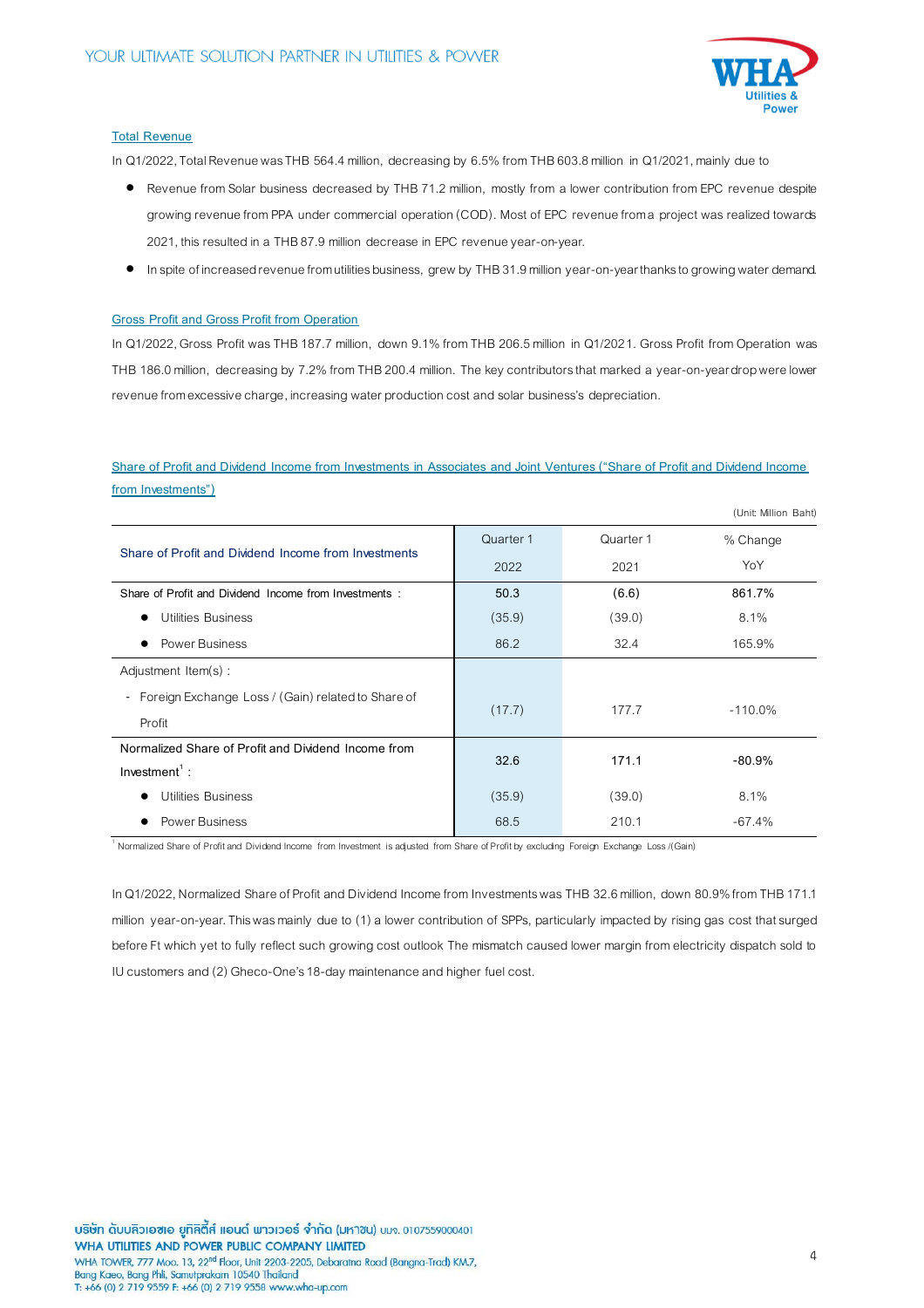

### **Net Profit attributable to Owners of the Parent**

In Q1/2022, Profit attributable to Owners of the Parent was THB 78.3 million, decreasing by 40.1% from THB 130.7 million in Q1/2021. The decrease was mainly from

- An increase in Unrealized Loss on Foreign Exchange rate of THB 128.6 million from USD loans of Associates.
- A decrease in Gross Profit of THB 18.7 million was lower revenue from excessive charge, increased cost of sales from utilities business and depreciation in solar business.

Despite following positive factors, causing Net Profit to increase

- Share of Profit from Investments increased by THB 71.9 million which mainly due to
	- o Unrealized Gain on Foreign Exchange rate, up by THB 195.4million from the same period last year.
	- o Excluding foreign exchange impact, Normalized Share of profit down by THB 123.5 million year-on-year.
- A decrease in Finance cost of THB 14.3 million, due to bond issuances with lower coupon rates.

### **Normalized Net Profit**

The Normalized Net Profit attributable to Owners of the Parent is Net Profit attributable to Owners of the Parent adjusted by Foreign Exchange Gain/ (Loss) and Income Tax related to Foreign Exchange Gain on USD Loan.

In Q1/2022, there was Foreign Exchange Gain amounted THB 8.9million due to USD loan of Associates. Foreign Exchange impact being excluded, the Q1/2022 Normalized Net Profit attributable to Owners of the Parent was THB 69.4 million, down 63.4% compared to Q1/2021.

## **3. Performance by Business**

### **3.1 Utilities Business**

Details of Total Revenue and Share of Profit are as follow.

|                                                         |           |           | (Unit: Million Baht) |
|---------------------------------------------------------|-----------|-----------|----------------------|
|                                                         | Quarter 1 | Quarter 1 | % Change             |
| <b>Utilities Business</b>                               | 2022      | 2021      | YoY                  |
| Total Revenue from Utilities Business                   | 512.5     | 480.6     | 6.6%                 |
| - Raw Water Sales                                       | 111.2     | 77.8      | 42.9%                |
| - Industrial Water Sales                                | 318.0     | 316.9     | 0.4%                 |
| - Value Added Water Sales                               | 41.2      | 37.7      | 9.1%                 |
| - Wastewater Treatment Services                         | 40.3      | 42.1      | $-4.2%$              |
| - Other Incomes from Utilities Business <sup>1</sup>    | 1.7       | 6.1       | $-71.9%$             |
| Share of Profit from Utilities Business <sup>2</sup>    | (35.9)    | (39.0)    | 8.1%                 |
| Total Revenue & Share of Profit from Utilities Business | 476.6     | 441.6     | 7.9%                 |

<sup>1</sup> Other Utilities Revenue consists of Excessive Charge, Service Fees for Wastewater Management

<sup>2</sup> Share of Profit from Utilities Business consists of Share of Profit from domestic investment in WHAUP AIE and in Vietnam Utilities Companies namely Cua Lo and SDWTP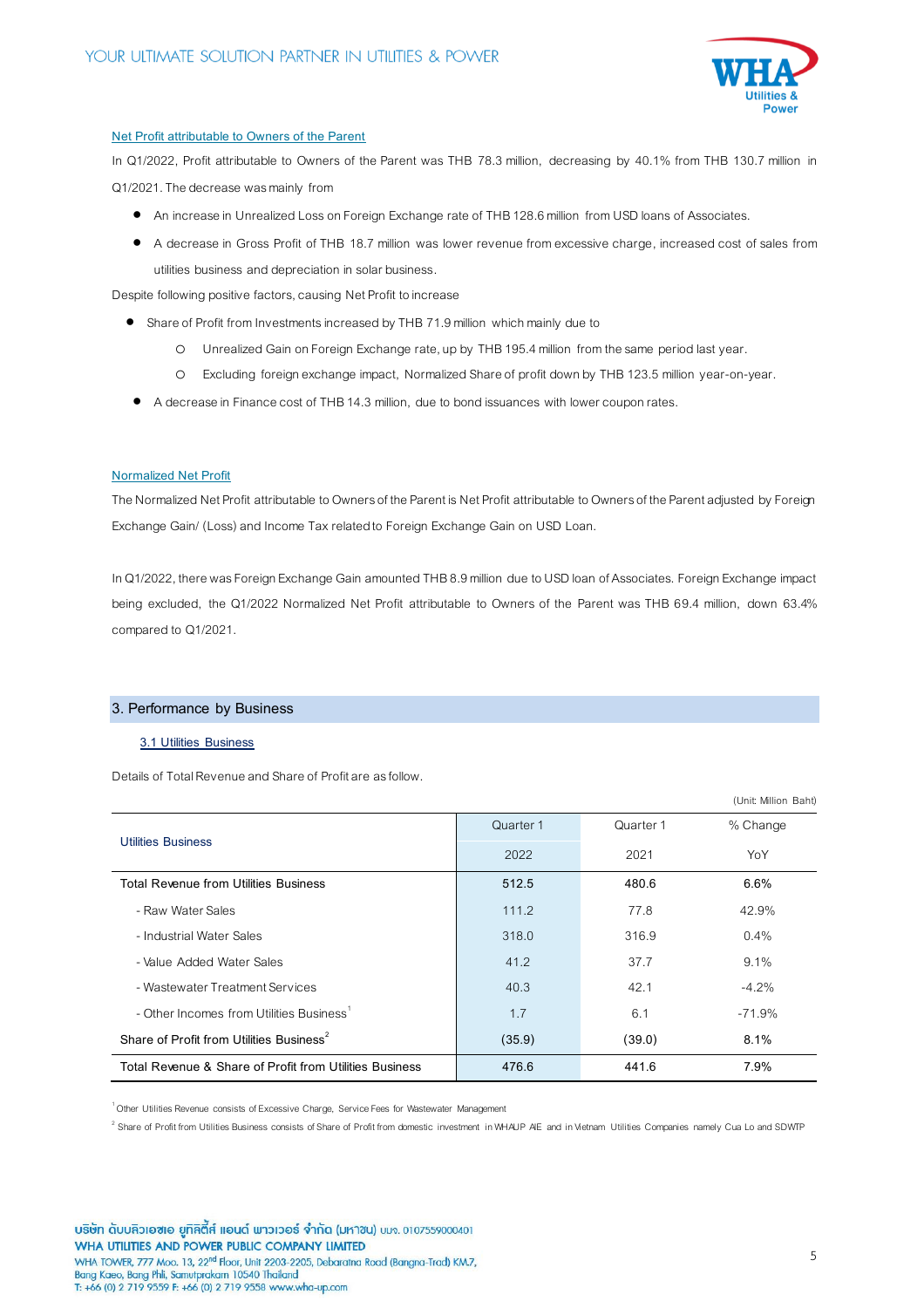

In Q1/2022, Total Revenue and Share of Profit of Utilities Business was THB 476.6 million, a 7.9% increase year-on-year. The growth was mainly due to :

- Total Revenue from Utilities Business increased by THB 31.9 million year-on-year from 480.6 THB million, mainly due to growing sales and management volume from customerssuch as from Power and Petro-chemical sectors.
- Lower Share of Loss of THB 3.2 million, mainly due to an improved profit contribution from Cua Lo and SDWTP projects that reported share of loss lower by THB 2.0 million and THB 1.1 million respectively.

Details of Total Domestic Utilities Sales Volume in Thailand are as follow.

|                                              |           |           | (Unit: Million Cubic Meters) |
|----------------------------------------------|-----------|-----------|------------------------------|
| Domestic Utilities Sales Volume              | Quarter 1 | Quarter 1 | % Change                     |
|                                              | 2022      | 2021      | YoY                          |
| Raw Water Sales Volume                       | 6.2       | 4.7       | 32.6%                        |
| Industrial Water Sales Volume                | 12.9      | 12.9      | 0.5%                         |
| Value Added Water Sales Volume <sup>2</sup>  | 1.2       | 1.1       | 11.1%                        |
| Wastewater Treatment Services Volume         | 9.5       | 8.8       | 7.9%                         |
| <b>Total Domestic Utilities Sales Volume</b> | 29.9      | 27.5      | 8.8%                         |

1 Industrial Water consists of Process Water and Clarified Water

 $^{2}$ Value Added Water consists of Demineralized Water and Premium Clarified Water

### **3.2 Power Business**

Q1/2022, Total Revenue, Share of Profit and Dividend Income from Investments in Power Business was THB 138.1 million, decreased by 11.2% year-on-year from THB 155.6 million. By excluding foreign exchange impacts, the Company reported Total Revenue, Normalized Share of Profit and Dividend Income from Investments in Power Business of THB 120.4 million, 63.9% decrease year-on-year.

|                                                               |           |           | (Unit: Million Baht) |
|---------------------------------------------------------------|-----------|-----------|----------------------|
| <b>Power Business</b>                                         | Quarter 1 | Quarter 1 | % Change             |
|                                                               | 2022      | 2021      | YoY                  |
| Revenue from Power Business                                   | 51.9      | 123.2     | $-57.8%$             |
| Share of Profit from Power Business                           | 61.2      | (7.6)     | 906.0%               |
| Dividend Income                                               | 25.0      | 40.0      | $-38%$               |
| Total Revenue, Share of Profit and Dividend Income from       | 138.1     | 155.6     | $-11.2%$             |
| Investments in Power Business                                 |           |           |                      |
| Normalized Total Revenue, Share of Profit and Dividend Income | 120.4     | 333.3     | $-63.9%$             |
| from Investments in Power Business <sup>1</sup>               |           |           |                      |
| $-$ IPP                                                       | (50.3)    | 6.2       | $-910.8%$            |
| - SPP                                                         | 113.1     | 187.7     | $-39.7\%$            |
| - Renewable Energy <sup>2</sup>                               | 59.4      | 138.1     | $-57.0\%$            |
| - $Others3$                                                   | (1.8)     | 1.3       | $-235.0%$            |

 $1$ Normalized Share of Profit is excluding Foreign Exchange (Gain)/Loss

 $^{2}$ Renewable Energy consists of Solar rooftop projects and Chonburi Clean Energy project (CCE)

 $3$  WHA Natural Gas Distribution Projects (WHA NDGPs) is a collaboration among WHAUP, GULF and MITG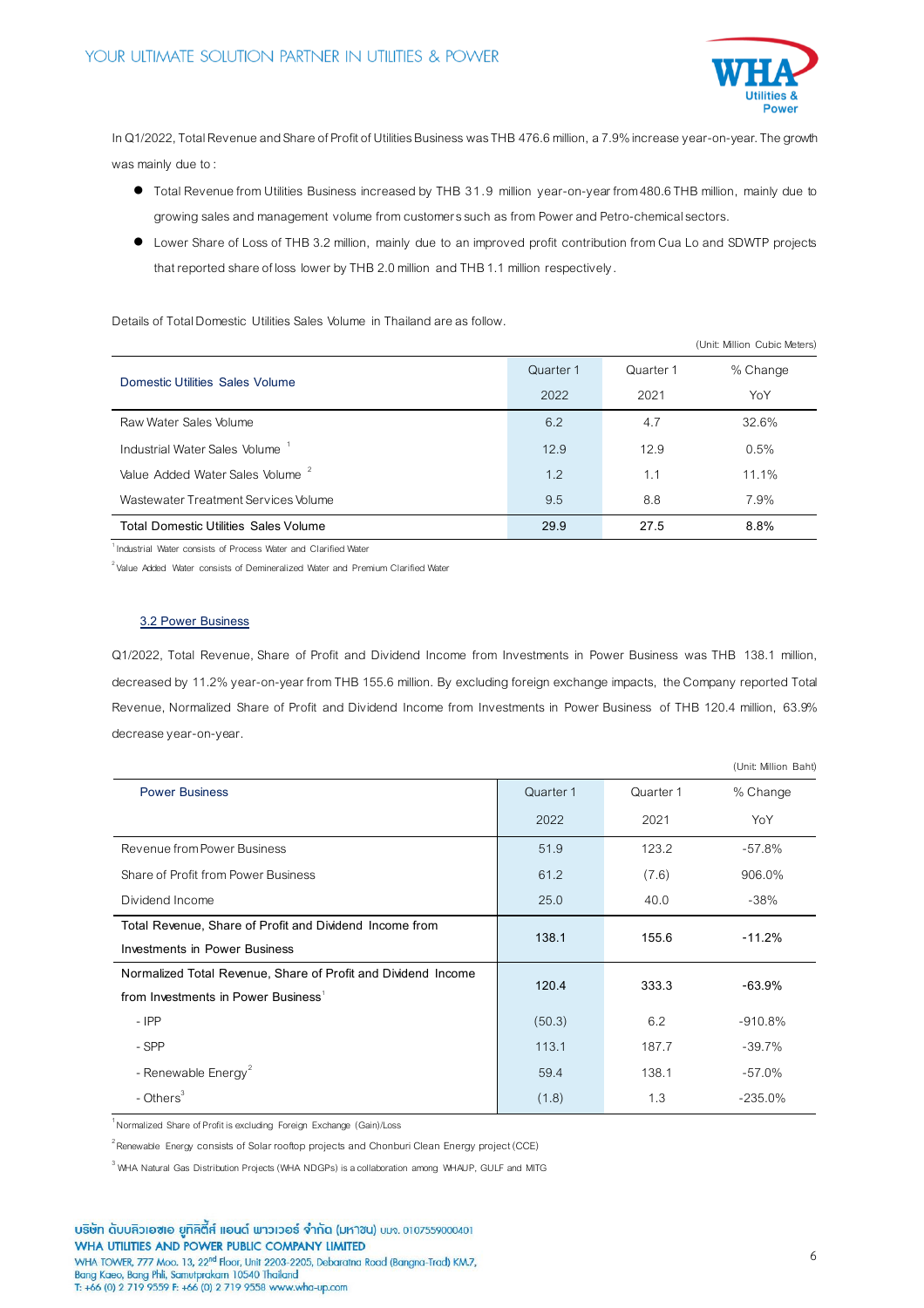

By types of power plant, details of Total Revenue from Power Business and Share of Profit and Dividend Income from Investments are as follow.

# **3.2.1 Independent Power Producer (IPP)**

 3 IPPs generated THB 50.3 million of Normalized Share of profit and Dividend Income from Investments, 910.8% decrease from Q1/2021. The lower contribution is mainly due to GHECO-One's performance affected by 18-day maintenance and rising energy cost.

#### **3.2.2 Small Power Producer (SPP)**

 8 SPPs generated THB 113.1million of Normalized Share of profit and Dividend Income from Investments, a 39.7% decrease from Q1/2021 mainly due to higher gas cost resulting lower margin and revenue contribution.

### **3.2.3 Renewable Energy**

 Total Revenue and Normalized Share of Profit from Renewable Energy in Q1/2022 was THB 59.4 million, decreased by 57% from Q1/2021 mainly due to revenue fromEPC services(THB 92.7 million in Q1/2021 vsTHB 4.8 million in Q1/2022).

## **4. Financial Position**

The Consolidated Balance Sheet as of 31March 2022is summarized as follows.



บริษัท ดับบลิวเอซเอ ยูทิลิตี้ส์ แอนด์ พาวเวอร์ จำกัด (มหาซน) บมจ. 0107559000401 WHA UTILITIES AND POWER PUBLIC COMPANY LIMITED WHA TOWER, 777 Moo. 13, 22<sup>nd</sup> Floor, Unit 2203-2205, Debaratna Road (Bangna-Trad) KM.7, Bang Kaeo, Bang Phli, Samutprakarn 10540 Thailand<br>T: +66 (0) 2 719 9559 F: +66 (0) 2 719 9558 www.wha-up.com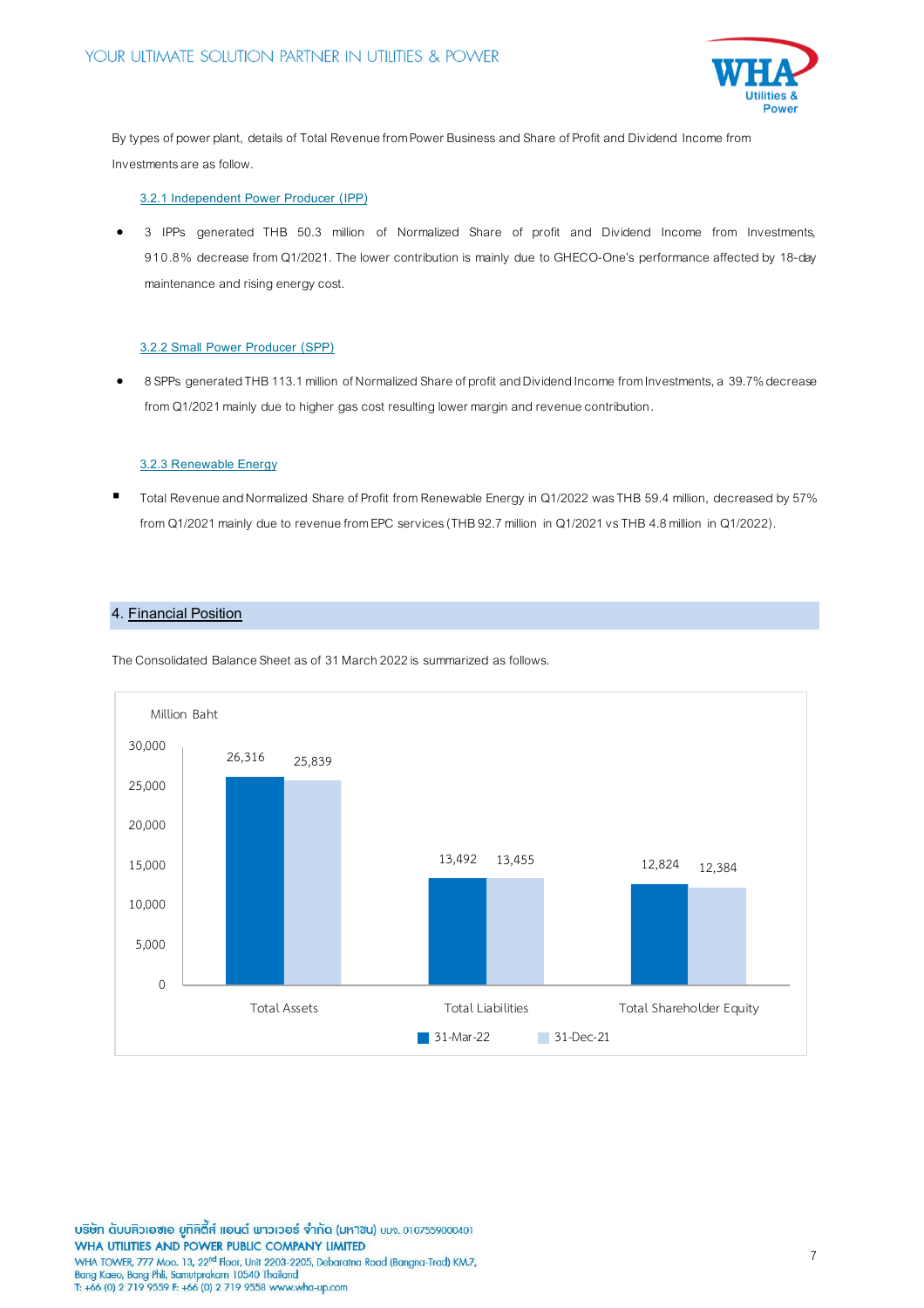

## **Assets**

As of 31 March 2022, the Company's total Assets was THB 26,136 million, increased by THB 477 million from THB 25,839 million at year-end 2021 which mainly due to

1) An increase in assets of THB 273 million which mainly caused by an increase in : Right of Use of THB 121 million ; net Trade and other Receivables of THB 84 million ; and net Property Plant and Equipment of THB 83 million.

Despite:

- 1) A decrease of THB 149 million in Cash and Cash Equivalents. The details as follow
	- Net cash receipts from operating activities : THB +83 million
	- Net cash payments from investing activities : THB -227 million. The major account was cash paid for purchases of Lands as well as Property, Plant and Equipment totalling THB 226 million.
	- Net cash payment for financing activities : THB -5 million. The major account was Lease repayment of THB 3 million. The Company had borrowings repayment of THB 1,000 million and a cash receipt from borrowings of THB 1,000 million.
- 2) A decrease of THB 329 million in Investment in Associates which mainly resulted from impact of Foreign Exchange and fair value of financial instrument.

The key elements of Assets in the Company's Consolidated Financial Statements consisted of (1) Investment in Associates amounted THB 14,041 million (2) Net Property Plant and Equipment amounted THB 5,264 million (3) Goodwill amounted THB 2,773 million (4) Intangible Assets amounted THB 1,935 million and (5) Cash and Cash Equivalents amounted THB 756 million.

#### **Liabilities**

As of 31 March 2022, the Company's total Liabilities was THB 13,492 million, increased by THB 37 million from THB 13,455 million at year-end 2021 which mainly due to an increase of THB 124 million in Lease Liabilities.

As of 31 March 2022, the Company's Interest-bearing Debt was THB 12,101 million, same as year-end 2021.

The key elements of Total Liabilities in the Company's Consolidated Financial Statements consisted of (1) Debentures amounted THB 9,102 million and (2) Loans from financial institutions amounted THB 2,999 million.

#### **Shareholders' Equity**

As of 31 March 2022, the Company's Total Shareholders' Equity was 12,824million, increased by THB 440 million from THB 12,384 million at year-end 2021 which mainly due to

- 1) An increase of THB 362 million in Other Components of Equity which mainly due to TFRS 9 accounting adjustment and currency translation difference from joint venture and associates
- 2) An increase of THB 78 million in Retained Earning